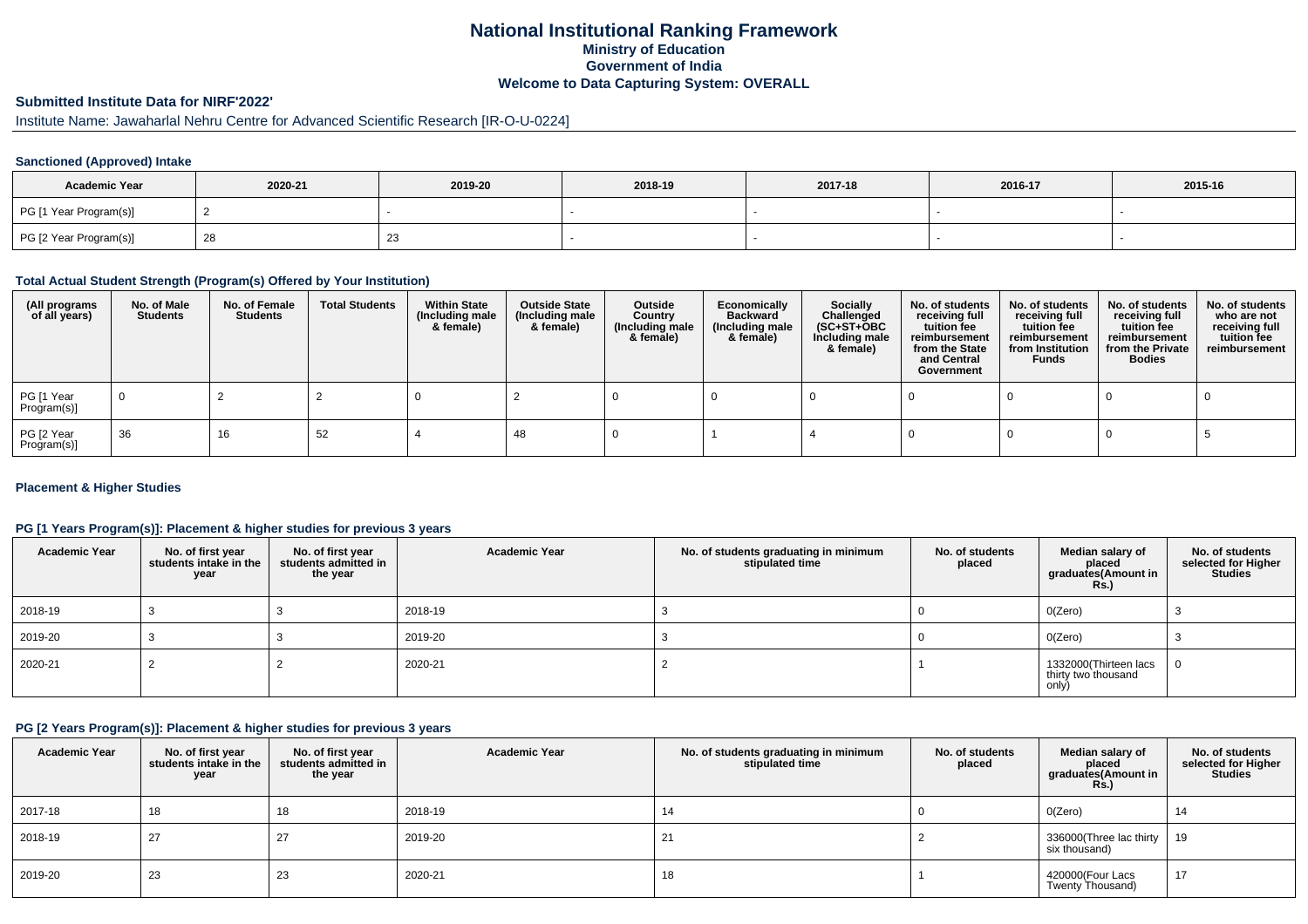#### **Ph.D Student Details**

| Ph.D (Student pursuing doctoral program till 2020-21 Students admitted in the academic year 2020-21 should not be entered here.) |         |                                                                                                                                  |         |  |  |
|----------------------------------------------------------------------------------------------------------------------------------|---------|----------------------------------------------------------------------------------------------------------------------------------|---------|--|--|
|                                                                                                                                  |         | <b>Total Students</b>                                                                                                            |         |  |  |
| Full Time                                                                                                                        |         | 292                                                                                                                              |         |  |  |
| Part Time                                                                                                                        |         | 0                                                                                                                                |         |  |  |
| No. of Ph.D students graduated (including Integrated Ph.D)                                                                       |         |                                                                                                                                  |         |  |  |
|                                                                                                                                  | 2020-21 | 2019-20                                                                                                                          | 2018-19 |  |  |
| Full Time                                                                                                                        | 50      | 9                                                                                                                                | 38      |  |  |
| Part Time                                                                                                                        |         |                                                                                                                                  |         |  |  |
|                                                                                                                                  |         | PG (Student pursuing MD/MS/DNB program till 2020-21 Students admitted in the academic year 2021 - 22 should not be entered here) |         |  |  |
|                                                                                                                                  | 0       |                                                                                                                                  |         |  |  |
| No. of students Graduating in PG (MD/MS/DNB) program                                                                             |         |                                                                                                                                  |         |  |  |
| 2020-21                                                                                                                          | 2019-20 | 2018-19                                                                                                                          |         |  |  |
| $\mathbf 0$                                                                                                                      |         | 0                                                                                                                                |         |  |  |

#### **Online Education**

| 1. Does all programs/courses were completed on time.                                            |                                                                                       | Yes                                                                                                                                                                                                                                    |                                                |  |
|-------------------------------------------------------------------------------------------------|---------------------------------------------------------------------------------------|----------------------------------------------------------------------------------------------------------------------------------------------------------------------------------------------------------------------------------------|------------------------------------------------|--|
| 2. Measures taken to complete the syllabus of courses and programs.                             |                                                                                       | Equipped classrooms to facilitate both online and hybrid mode<br>Online examinations<br>Relevant application software for video lecture was procured<br>In lieu of in -person practical classes, online demonstrations were conducted. |                                                |  |
| 3. The period of delay in completion of syllabus (in months).                                   |                                                                                       |                                                                                                                                                                                                                                        |                                                |  |
| 4. The period of delay in conducting exams (in months).                                         |                                                                                       |                                                                                                                                                                                                                                        |                                                |  |
| <b>Portal Name</b>                                                                              | No. of students offered online courses which have credit<br>transferred to transcript | Total no, of online courses which have credit transferred<br>to the transcript                                                                                                                                                         | Total no. of credits transferred to transcript |  |
| Swayam                                                                                          |                                                                                       |                                                                                                                                                                                                                                        |                                                |  |
| IISc.courses using Microsoft Teams                                                              |                                                                                       | b                                                                                                                                                                                                                                      |                                                |  |
| ICTS courses using Zoom                                                                         |                                                                                       |                                                                                                                                                                                                                                        |                                                |  |
| NCBS courses using Google Meet/Zoom                                                             |                                                                                       |                                                                                                                                                                                                                                        |                                                |  |
| 5. No. of courses developed and available online on Swayam platform by your institution faculty |                                                                                       |                                                                                                                                                                                                                                        |                                                |  |

### **Financial Resources: Utilised Amount for the Capital expenditure for previous 3 years**

| <b>Academic Year</b>                                                                                 | 2020-21<br>2019-20                                                                |                                                                                          | 2018-19                                                                               |  |  |  |
|------------------------------------------------------------------------------------------------------|-----------------------------------------------------------------------------------|------------------------------------------------------------------------------------------|---------------------------------------------------------------------------------------|--|--|--|
|                                                                                                      | <b>Utilised Amount</b>                                                            | <b>Utilised Amount</b>                                                                   | <b>Utilised Amount</b>                                                                |  |  |  |
| Annual Capital Expenditure on Academic Activities and Resources (excluding expenditure on buildings) |                                                                                   |                                                                                          |                                                                                       |  |  |  |
| Library                                                                                              | 6152926 (Rupees Sixty One Lakh Fifty Two Thosand Nine<br>Hundred Twenty Six Only) | 10596913 (Rupees One Crores Five Lacs Ninety Six<br>Thousand Nine Hundred Thirteen Only) | 9291693 (Rupees Ninety Two Lacs Ninety One Thousand Six<br>Hundred Ninety Three Only) |  |  |  |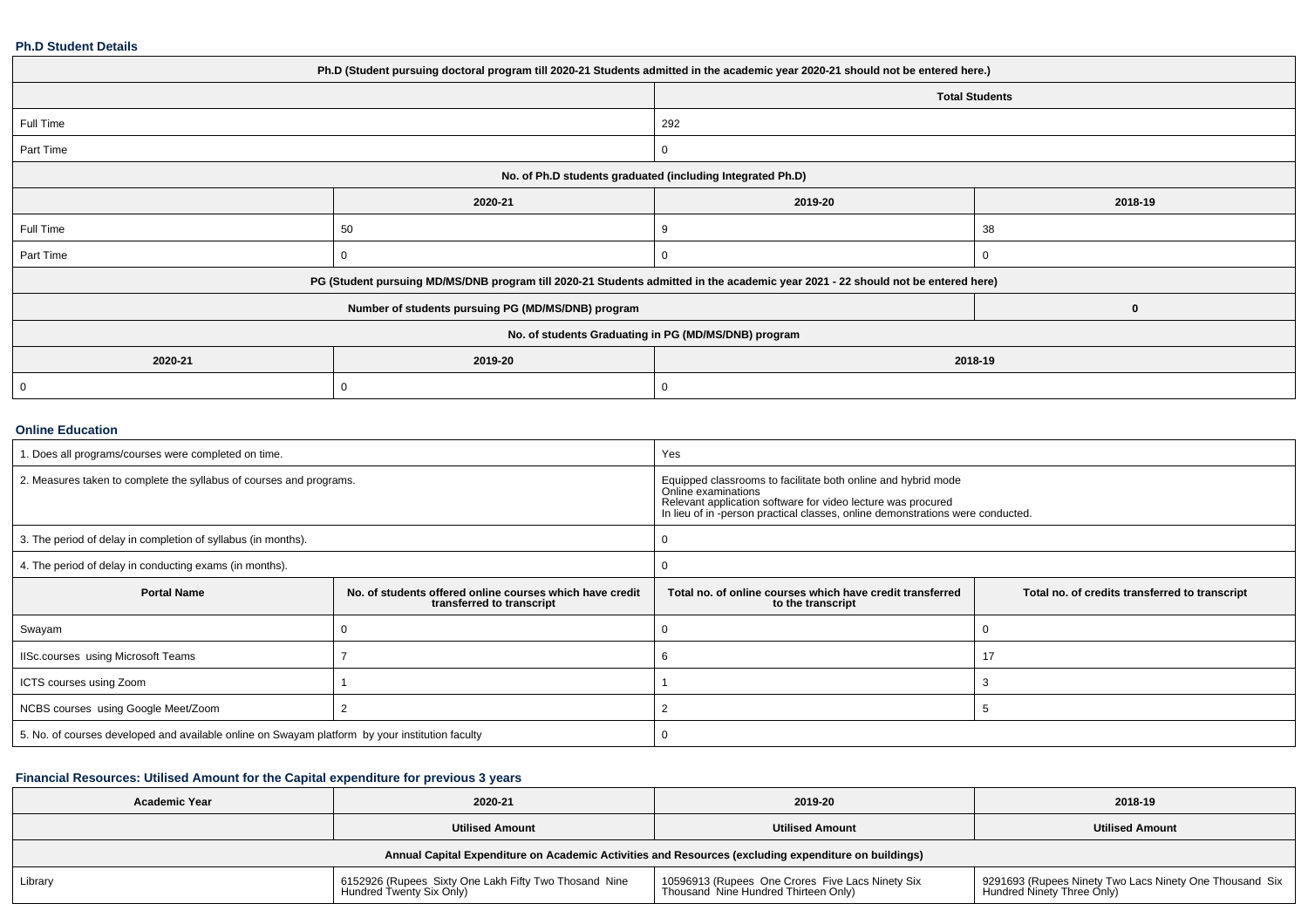| New Equipment for Laboratories                                                                  | 202723669 (Rupees Twenty Crores Twenty Seven Lakh<br>Twenty Three Thousand Six Hundred Sixty Nine Only) | 128587209 (Rupees Twelve Crores Eighty Five Lacs Eighty<br>Seven Thousand Two Hundred Nine Only)        | 100080295 (Rupees Ten Crores Eighty Thousand Two<br>Hundred Ninety Five Only)                         |
|-------------------------------------------------------------------------------------------------|---------------------------------------------------------------------------------------------------------|---------------------------------------------------------------------------------------------------------|-------------------------------------------------------------------------------------------------------|
| Engineering Workshops                                                                           | 14109194 (One crore Forty One Lakh Nine Thousand One<br>Hundred Ninety Four Only)                       | 0 (No Rupees Only)                                                                                      | 0 (No Rupees Only)                                                                                    |
| Other expenditure on creation of Capital Assets (excluding<br>expenditure on Land and Building) | 33634500 (Rupees Three Crores Thirty Six Lakh Thirty Four<br>Thousand Five Hundred Only)                | 58893528 (Rupees Five Crores Eighty Eight Lacs Ninety<br>Three Thousand Five Hundred Twenty Eight Only) | 89536825 (Rupees Eight Crores Ninety Five Lacs Thirty Six<br>Thousand Eight Hundred Twenty Five only) |

# **Financial Resources: Utilised Amount for the Operational expenditure for previous 3 years**

| <b>Academic Year</b>                                                                                                                                                                            | 2020-21                                                                                                  | 2019-20                                                                                                | 2018-19                                                                                              |  |  |  |  |
|-------------------------------------------------------------------------------------------------------------------------------------------------------------------------------------------------|----------------------------------------------------------------------------------------------------------|--------------------------------------------------------------------------------------------------------|------------------------------------------------------------------------------------------------------|--|--|--|--|
|                                                                                                                                                                                                 | <b>Utilised Amount</b>                                                                                   | <b>Utilised Amount</b>                                                                                 | <b>Utilised Amount</b>                                                                               |  |  |  |  |
| <b>Annual Operational Expenditure</b>                                                                                                                                                           |                                                                                                          |                                                                                                        |                                                                                                      |  |  |  |  |
| Salaries (Teaching and Non Teaching staff)                                                                                                                                                      | 471669597 (Rupees Forty Seven Crores Sixteen Lakh Sixty<br>Nine Thousand Five Hundred Ninety Seven Only) | 433510375 (Rupees Forty Three Crores Thirty Five Lacs Ten<br>Thousand Three Hundred Seventy Five Only) | 417302429 (Rupees Forty One Crores Seventy Three Lacs<br>Two Thousand Four Hundred Twenty Nine Only) |  |  |  |  |
| Maintenance of Academic Infrastructure or consumables and<br>other running expenditures (excluding maintenance of hostels<br>and allied services, rent of the building, depreciation cost, etc) | 179220824 (Rupees Seventeen Crore Ninety Two Lakhs<br>Twenty Thousand Eight Hundred Twenty Four Only)    | 220158229 (Rupees Twenty Two Crores One Lacs Fifty Eight<br>Thousand Two Hundred Twenty Nine Only)     | 200229233 (Rupees Twenty Crores Two Lacs Twenty Nine<br>Thousand Two Hundred Thirty Three Only)      |  |  |  |  |
| Seminars/Conferences/Workshops                                                                                                                                                                  | <sup>1</sup> 5449457 (Rupees Fifty Four Lakh Forty Nine Thousand Four<br>Hundred Fifty Seven Only)       | 13025975 (Rupees One Crores Thirty Lacs Twenty Five<br>Thousand Nine Hundred Seventy Five Only)        | 10256529 (Rupees One Crores Two Lacs Fifty Six Thousand<br>Five Hundred Twenty Nine Only)            |  |  |  |  |

### **IPR**

| Calendar year            | 2020 | 2019 | 2018 |
|--------------------------|------|------|------|
| No. of Patents Published |      |      |      |
| No. of Patents Granted   | ျပ   | ن ا  |      |

# **Sponsored Research Details**

| <b>Financial Year</b>                    | 2020-21                                                                                       | 2019-20                                                                               | 2018-19                                                               |
|------------------------------------------|-----------------------------------------------------------------------------------------------|---------------------------------------------------------------------------------------|-----------------------------------------------------------------------|
| Total no. of Sponsored Projects          | 194                                                                                           | 196                                                                                   | 183                                                                   |
| Total no. of Funding Agencies            |                                                                                               | 33                                                                                    | 35                                                                    |
| Total Amount Received (Amount in Rupees) | 255591566                                                                                     | 583310909                                                                             | 618605016                                                             |
| Amount Received in Words                 | Rupees Twenty Five Crores Fifty Five Lakhs Ninety One<br>Thousand Five Hundred Sixty Six Only | Rupees Fifty Eight Crores Thirty Three Lakhs Ten Thousand<br>  Nine Hundred Nine Only | Rupees Sixty One Crores Eighty SixLakhs Five Thousand<br>Sixteen Only |

# **Consultancy Project Details**

| <b>Financial Year</b>                    | 2020-21                                                                    | 2019-20                                                                   | 2018-19                                                                             |
|------------------------------------------|----------------------------------------------------------------------------|---------------------------------------------------------------------------|-------------------------------------------------------------------------------------|
| Total no. of Consultancy Projects        |                                                                            |                                                                           | 15                                                                                  |
| Total no. of Client Organizations        |                                                                            |                                                                           |                                                                                     |
| Total Amount Received (Amount in Rupees) | 1925668                                                                    | 9322660                                                                   | 15820594                                                                            |
| Amount Received in Words                 | Rupees Nineteen Lakhs Twenty Five Thousand Six Hundred<br>Sixty Eight Only | Rupees Ninety Three Lakhs Twenty Two Thousand Six<br>  Hundred Sixty Only | Rupees One Crore Fifty Eight Lakhs Twenty Thousand Five<br>Hundred Ninety Four Only |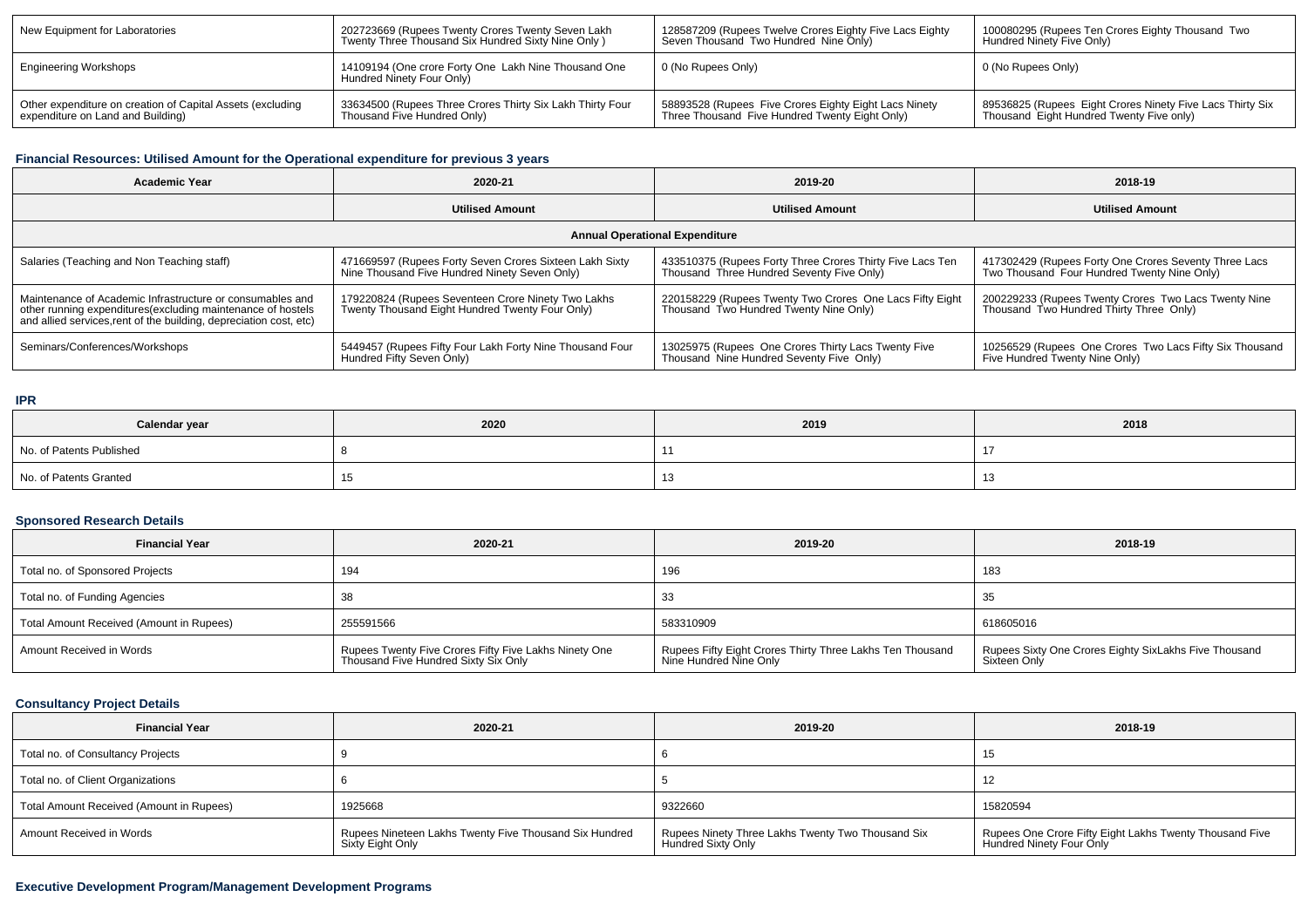| <b>Financial Year</b>                                                             | 2020-21 | 2019-20 | 2018-19 |
|-----------------------------------------------------------------------------------|---------|---------|---------|
| Total no. of Executive Development Programs/ Management<br>Development Programs   | 0       |         |         |
| Total no. of Participants                                                         |         |         |         |
| Total Annual Earnings (Amount in Rupees)(Excluding Lodging<br>& Boarding Charges) | 0       |         |         |
| Total Annual Earnings in Words                                                    | Zero    | Zero    | Zero    |

## **PCS Facilities: Facilities of physically challenged students**

| 1. Do your institution buildings have Lifts/Ramps?                                                                                                         | Yes, more than 80% of the buildings |
|------------------------------------------------------------------------------------------------------------------------------------------------------------|-------------------------------------|
| 2. Do your institution have provision for walking aids, including wheelchairs and transportation from one building to another for<br>handicapped students? | Yes                                 |
| 3. Do your institution buildings have specially designed toilets for handicapped students?                                                                 | Yes, more than 40% of the buildings |

#### **Accreditation**

# **NBA Accreditation**

| 1. Does vour institute have a valid NBA Accreditation?<br>NC |  |
|--------------------------------------------------------------|--|
|--------------------------------------------------------------|--|

# **NAAC Accreditation**

| 1. Does your institute have a valid NAAC Accreditation? | YES        |             |
|---------------------------------------------------------|------------|-------------|
| <b>Valid from</b>                                       | Valid upto | <b>CGPA</b> |
| 16-12-2016                                              | 15-12-2021 | 3.76        |

### **Faculty Details**

| <b>Srno</b> | <b>Name</b>                    | Age | Designation                | Gender | Qualification | <b>Experience (In</b><br>Months) | <b>Currently working</b><br>with institution? | <b>Joining Date</b> | <b>Leaving Date</b>      | <b>Association type</b> |
|-------------|--------------------------------|-----|----------------------------|--------|---------------|----------------------------------|-----------------------------------------------|---------------------|--------------------------|-------------------------|
|             | NARAYAN K S                    | 57  | Professor                  | Male   | Ph.D          | 335                              | Yes                                           | 09-05-1994          | $\sim$                   | Regular                 |
| 2           | <b>SRIKANTH</b><br>SASTRY      | 57  | Professor                  | Male   | Ph.D          | 278                              | Yes                                           | 01-10-2008          | $\overline{\phantom{a}}$ | Regular                 |
| 3           | <b>ESWARAMOORTH</b><br>Y M     | 54  | Professor                  | Male   | Ph.D          | 206                              | Yes                                           | 15-10-2004          | $\sim$                   | Regular                 |
|             | <b>GOVINDARAJU T</b>           | 45  | Associate Professor        | Male   | Ph.D          | 160                              | Yes                                           | 26-08-2008          | $\sim$                   | Regular                 |
|             | RAVI MANJITHAYA                | 45  | Associate Professor        | Male   | Ph.D          | 127                              | Yes                                           | 27-05-2011          | $\overline{\phantom{a}}$ | Regular                 |
| 6           | SARIT S AGASTI                 | 38  | <b>Assistant Professor</b> | Male   | Ph.D          | 82                               | Yes                                           | 02-03-2015          | $\sim$                   | Regular                 |
|             | <b>CHANDRABHAS</b><br>NARAYANA | 55  | Professor                  | Male   | Ph.D          | 260                              | No                                            | 14-09-1998          | 03-11-2020               | Regular                 |
|             | SUNDARESAN A                   | 58  | Professor                  | Male   | Ph.D          | 172                              | Yes                                           | 31-03-2004          | $\overline{\phantom{a}}$ | Regular                 |
| 9           | SUBI JACOB<br><b>GEORGE</b>    | 44  | Associate Professor        | Male   | Ph.D          | 161                              | Yes                                           | 04-08-2008          | $\sim$                   | Regular                 |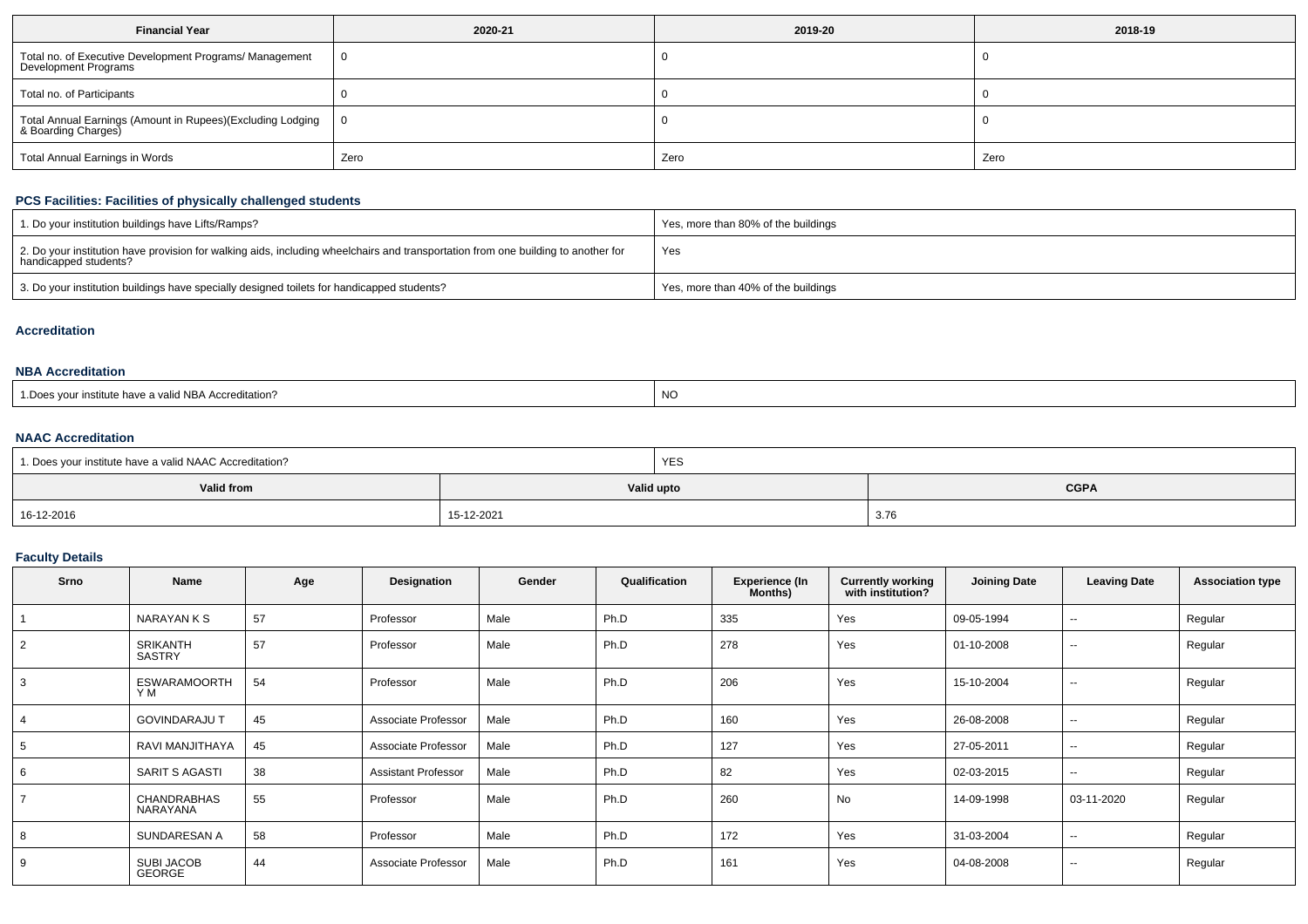| 10 | RANJANI<br><b>VISWANATHA</b>                    | 42 | Associate Professor                                 | Female | Ph.D | 131 | Yes | 11-01-2011 | ⊷.                       | Regular |
|----|-------------------------------------------------|----|-----------------------------------------------------|--------|------|-----|-----|------------|--------------------------|---------|
| 11 | PREMKUMAR<br>SENGUTTUVAN                        | 35 | <b>Assistant Professor</b>                          | Male   | Ph.D | 62  | Yes | 03-11-2016 | $\sim$                   | Regular |
| 12 | SHOBHANA<br><b>NARASIMHAN</b>                   | 57 | Professor                                           | Female | Ph.D | 303 | Yes | 01-10-1996 | $\sim$                   | Regular |
| 13 | <b>MANEESHA S</b><br><b>INAMDAR</b>             | 54 | Professor                                           | Female | Ph.D | 272 | Yes | 08-04-1999 | $\sim$                   | Regular |
| 14 | GANESH<br>SUBRAMANIAN                           | 45 | Professor                                           | Male   | Ph.D | 193 | Yes | 21-11-2005 | $\sim$                   | Regular |
| 15 | <b>RAJESH</b><br><b>GANAPATHY</b>               | 44 | Associate Professor                                 | Male   | Ph.D | 163 | Yes | 02-06-2009 | $\sim$                   | Regular |
| 16 | RANGA UDAY<br><b>KUMAR</b>                      | 62 | Professor                                           | Male   | Ph.D | 290 | Yes | 06-10-1997 | $\sim$                   | Regular |
| 17 | SWAPAN K PATI                                   | 52 | Professor                                           | Male   | Ph.D | 253 | Yes | 06-11-2000 | $\sim$                   | Regular |
| 18 | KAVITA JAIN                                     | 46 | Associate Professor                                 | Female | Ph.D | 179 | Yes | 27-09-2007 | $\overline{\phantom{a}}$ | Regular |
| 19 | JAYANTA HALDAR                                  | 46 | Associate Professor                                 | Male   | Ph.D | 146 | Yes | 29-10-2009 | --                       | Regular |
| 20 | <b>TNC VIDYA</b>                                | 44 | Associate Professor                                 | Female | Ph.D | 160 | Yes | 14-07-2015 | $\overline{\phantom{a}}$ | Regular |
| 21 | <b>AMITABH JOSHI</b>                            | 56 | Professor                                           | Male   | Ph.D | 308 | Yes | 10-04-1996 | $\overline{a}$           | Regular |
| 22 | <b>SREENIVAS K R</b>                            | 54 | Professor                                           | Male   | Ph.D | 279 | Yes | 14-12-1998 | $\sim$                   | Regular |
| 23 | KAUSTUV SANYAL                                  | 51 | Professor                                           | Male   | Ph.D | 194 | Yes | 26-10-2005 | $\sim$                   | Regular |
| 24 | RANJAN DATTA                                    | 43 | Professor                                           | Male   | Ph.D | 166 | Yes | 31-12-2008 | --                       | Regular |
| 25 | JAMES<br>PREMDOSS<br><b>CLEMENT</b><br>CHELLIAH | 40 | Associate Professor                                 | Male   | Ph.D | 101 | Yes | 17-07-2013 | --                       | Regular |
| 26 | HEMALATHA<br>BALARAM                            | 64 | Dean / Principal /<br>Director / Vice<br>Chancellor | Female | Ph.D | 288 | No  | 19-11-1996 | 01-01-2021               | Other   |
| 27 | <b>TAPAS KUMAR</b><br>MAJI                      | 46 | Professor                                           | Male   | Ph.D | 191 | Yes | 01-08-2006 | $\overline{\phantom{a}}$ | Regular |
| 28 | SHEEBA VASU                                     | 48 | Associate Professor                                 | Female | Ph.D | 156 | Yes | 07-05-2014 | Ш,                       | Regular |
| 29 | BALASUBRAMANIA<br>N S                           | 55 | Professor                                           | Male   | Ph.D | 281 | Yes | 03-09-1998 | $\sim$                   | Regular |
| 30 | MEHEBOOB ALAM                                   | 52 | Professor                                           | Male   | Ph.D | 226 | Yes | 06-02-2003 | $\sim$                   | Regular |
| 31 | <b>SUBIR KUMAR</b><br><b>DAS</b>                | 47 | Professor                                           | Male   | Ph.D | 170 | Yes | 02-11-2007 | --                       | Regular |
| 32 | SEBASTIAN<br>CHIRAMBATTE<br>PETER               | 43 | Associate Professor                                 | Male   | Ph.D | 133 | Yes | 07-05-2014 | Ξ.                       | Regular |
| 33 | <b>DIWAKAR</b><br>SEYYANUR<br>VENKATESAN        | 39 | <b>Assistant Professor</b>                          | Male   | Ph.D | 82  | Yes | 30-05-2016 | $\sim$                   | Regular |
| 34 | ANURANJAN<br>ANAND                              | 56 | Professor                                           | Male   | Ph.D | 296 | Yes | 17-04-1997 | --                       | Regular |